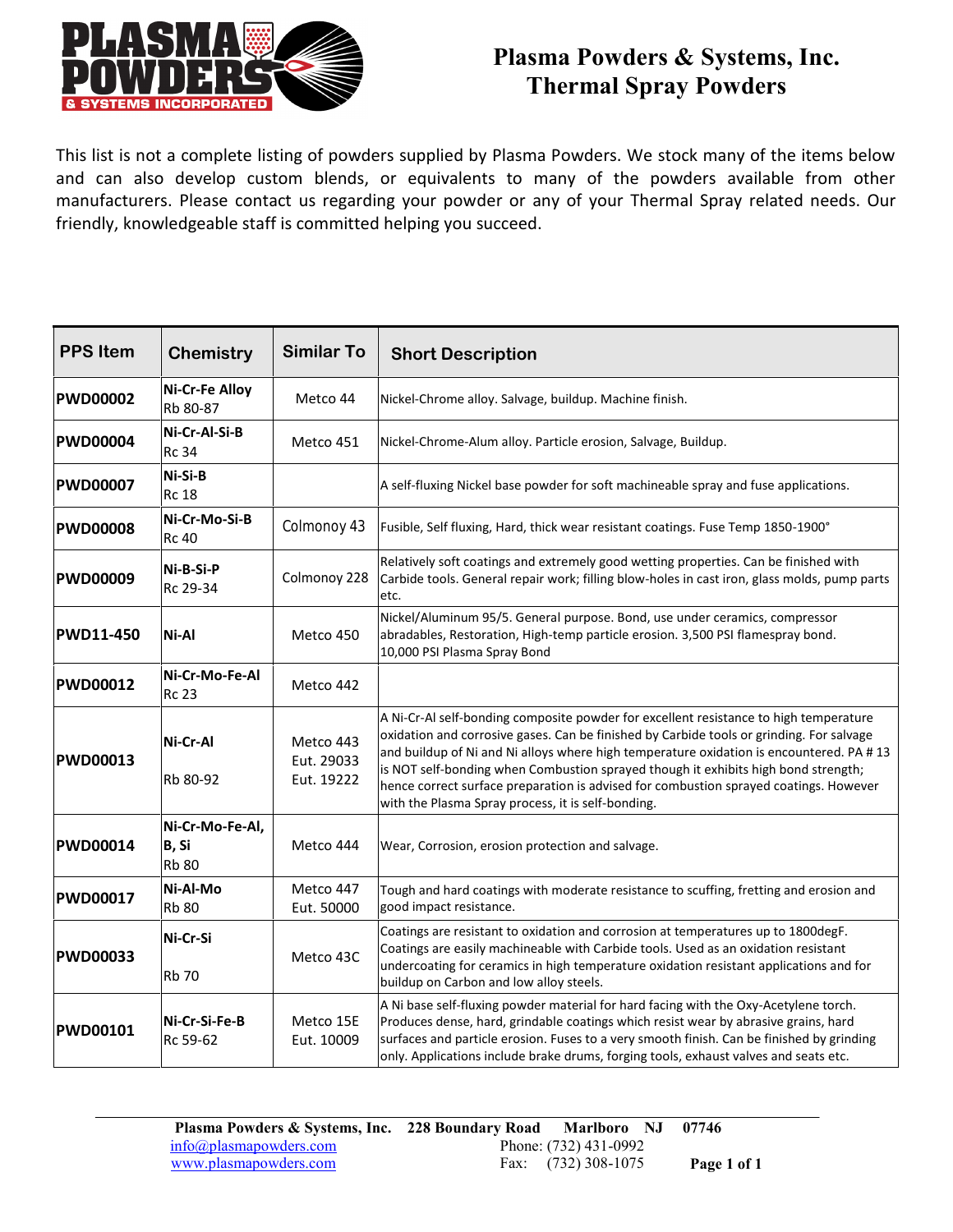

# **Plasma Powders & Systems, Inc. Thermal Spray Powders**

### **Copper Base**

| <b>PPS Item</b> | <b>Chemistry</b>   | <b>Similar To</b> | <b>Short Description</b>                                                               |
|-----------------|--------------------|-------------------|----------------------------------------------------------------------------------------|
| <b>PWD00003</b> | <b>Cu-Al Alloy</b> | Metco 51NS        | Aluminum-Bronze alloy. Corrosion, oxidation, cavitation resistance.                    |
|                 | <b>Rb</b> 80-85    | Metco 445         | May require Bond coat.                                                                 |
| <b>PWD00023</b> | <b>Cu-Al-Ni</b>    | Eut. 29079        | Wear resistant machineable Aluminum Bronze coatings. Has a better wear resistance than |
|                 | Rb 90-95           | Eut. 19868        | our PA # 3 and is used where coatings with higher wear resistance are recommended.     |

#### **Iron Base**

| <b>PPS Item</b> | <b>Chemistry</b>            | <b>Similar To</b>                | <b>Short Description</b>                                                                                                                                                                                                                                                                                                                                                                                      |
|-----------------|-----------------------------|----------------------------------|---------------------------------------------------------------------------------------------------------------------------------------------------------------------------------------------------------------------------------------------------------------------------------------------------------------------------------------------------------------------------------------------------------------|
| <b>PWD00005</b> | Fe-Cr-Ni-Mo<br>Rb 83-92     | Metco 41C                        | Iron base stainless similar to 316L SS. Dense machineable coatings resistant to corrosion &<br>wear.                                                                                                                                                                                                                                                                                                          |
| <b>PWD00006</b> | Fe-Cr-Ni<br><b>Rc 35</b>    | Metco 42C                        | Iron base stainless similar to 420 SS. High tensile strength, good toughness and good<br>corrosion resistance.                                                                                                                                                                                                                                                                                                |
| <b>PWD00018</b> | Fe-Al-Mo<br><b>Rb 85</b>    |                                  | An inexpensive Iron base self-bonding composite powder containing Aluminum as an<br>exothermic component. Can be used for heavy buildups without cracking. Not<br>recommended where temperatures above 7000F are encountered or for corrosive<br>atmospheres. Can be finished with Carbide tools. Applications include bearing journals,<br>hydraulic rams, seals, miss-machined and worn out components etc. |
| <b>PWD00019</b> | <b>Fe-Mo-Al</b><br>Rb 35-42 | Metco 449                        | A High Carbon self-bonding composite Iron powder containing Molybdenum for hard steel<br>coatings for hard bearing and wear resistant applications. Can be used for bearing<br>journals, cylinder liners, crankshafts, mechanical seals etc.                                                                                                                                                                  |
| <b>PWD00064</b> | <b>Fe</b><br>Rb 20-29       | Metco 91<br>Eut. 19666,<br>29077 | Inexpensive Low Carbon Iron powder. Coatings are machine-able and have good wear<br>resistance for lubricated service. Not specified where corrosion resistance is required or<br>heavy buildups or buffer layers. Can be finished to a fine finish.                                                                                                                                                          |
| <b>PWD01118</b> | <b>Fe-Ni-Al</b><br>Rb 80-85 | Metco 452                        | Self bonding composite good for low-cost salvage and restoration of carbon or corrosion<br>resistant steels and cast iron. High temp corrosion/oxidation resistance.                                                                                                                                                                                                                                          |
| <b>PWD0118M</b> | Fe-Ni-Al-Mo<br>Rb 80-85     | Metco 453                        | Self bonding composite good for low-cost salvage and restoration of carbon or corrosion<br>resistant steels and cast iron. High temp corrosion/oxidation resistance.                                                                                                                                                                                                                                          |
| <b>PWD420SS</b> | Fe-Ni-Mn-Si                 |                                  | <b>HVOF</b> Cut 420 Stainless steel powder.                                                                                                                                                                                                                                                                                                                                                                   |